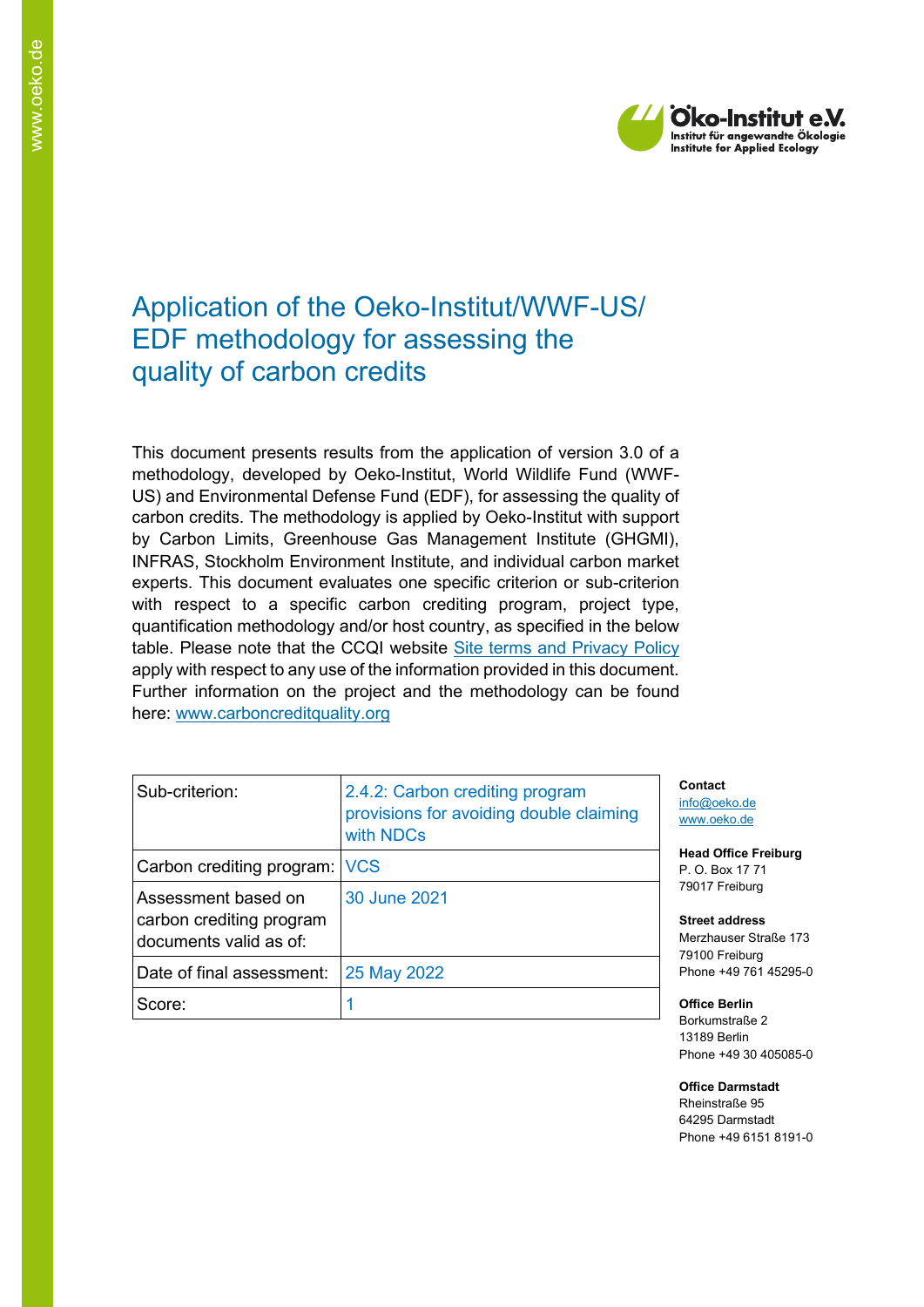# **Assessment**

This sub-criterion is only applicable to carbon credits used for purposes for which double claiming with the host country NDC should be avoided (see methodology for further information).

# **Indicator 2.4.2.1**

# **Relevant scoring methodology provisions**

"The program either does not allow registering multi-country projects (i.e., projects which implement the mitigation measures in more than one country, such as under a programmatic approach) or, if the carbon crediting program allows registering multi-country projects, it has established provisions to identify for each carbon credit the relevant host country, through an attribute to each issued credit (e.g., in the serial number of the credit or through an identifier in the relevant registry)."

# **Information sources considered**

- 1 Verra registry for VCUs, available at<https://registry.verra.org/app/search/VCS/VCUs>
- 2 VCS Registration and issuance process v4.0 (September 2019), available at [https://verra.org/wp-content/uploads/2019/09/Registration\\_and\\_Issuance\\_Process\\_v4.0.pdf](https://verra.org/wp-content/uploads/2019/09/Registration_and_Issuance_Process_v4.0.pdf)

# **Relevant carbon crediting program provisions**

# **Assessment outcome**

No (0 Points)

# **Justification of assessment**

The program does not explicitly exclude multi-country projects. It is not clear how any multi-country projects are treated, given that only one country is assigned to each project and carbon credit in the registry (source 1). In the absence of further information, the indicator is therefore not fulfilled.

# **Indicator 2.4.2.2**

# **Relevant scoring methodology provisions**

"The program either does not allow registering projects that are implemented in one country but may (partially) reduce emissions or enhance removals in other countries (e.g., in the case of a multicountry electricity grid) or it has established provisions to identify whether such situations occur and, if yes, to identify in which country each carbon credit's associated emission reductions or removals occurred. For each carbon credit, the country where the carbon credit's associated emission reductions or removals occurred is identifiable, either through an attribute to each issued credit (e.g., in the serial number of the credit or through an identifier in the relevant registry)."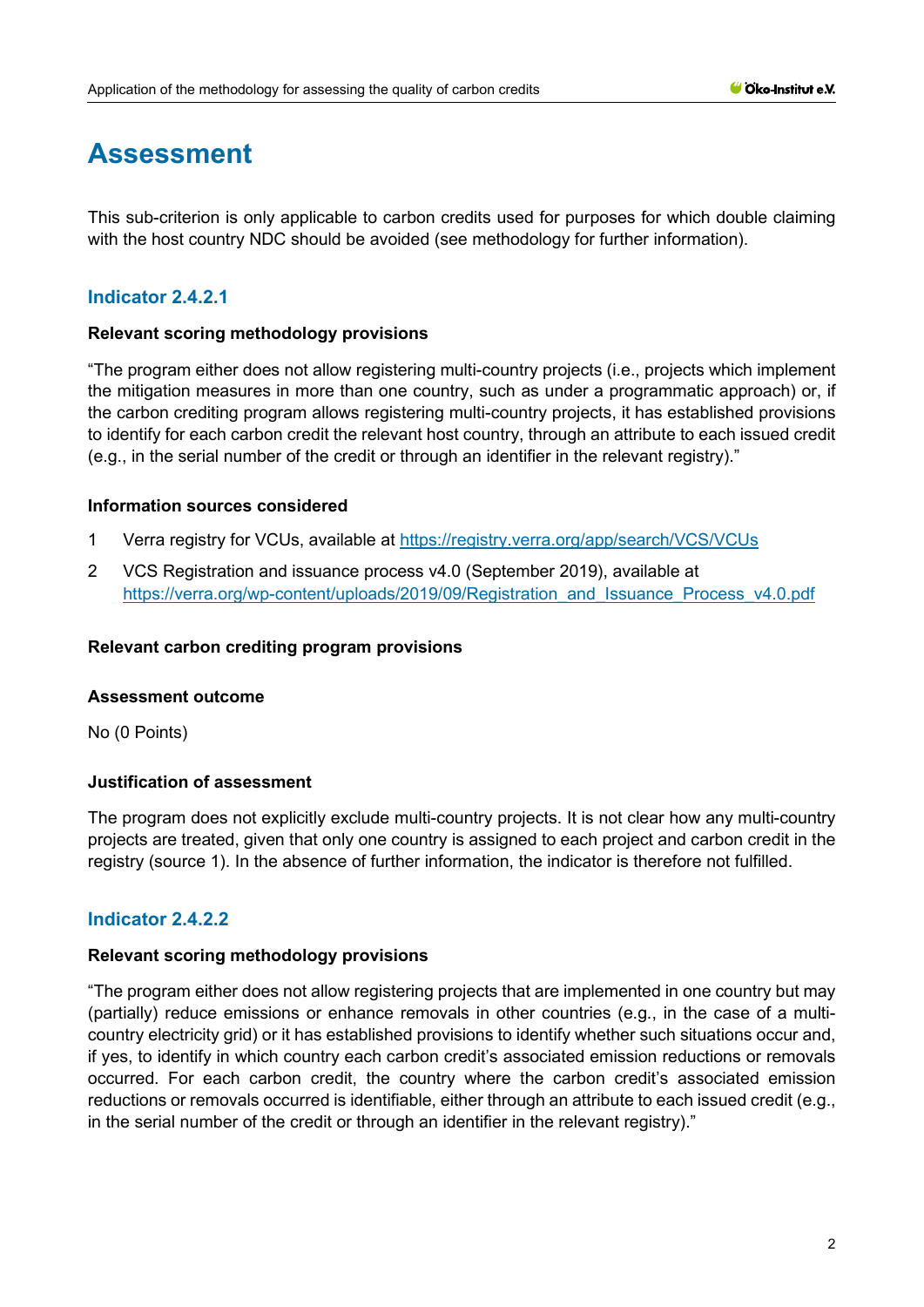# **Information sources considered**

- 1 VCS Standard v4.1 (April 2021), available at [https://verra.org/wp](https://verra.org/wp-content/uploads/2021/04/VCS-Standard_v4.1.pdf)[content/uploads/2021/04/VCS-Standard\\_v4.1.pdf](https://verra.org/wp-content/uploads/2021/04/VCS-Standard_v4.1.pdf)
- 2 Verra registry for VCUs, available at<https://registry.verra.org/app/search/VCS/VCUs>

## **Relevant carbon crediting program provisions**

-

# **Assessment outcome**

No (0 points).

## **Justification of assessment**

The VCS allows for the registration of project types where the emission reduction could occur in another country (e.g. a renewable electricity generation project implemented in one country but displacing electricity in other countries). The VCS has, however, no explicit provisions to account for effects on emissions in other countries than the host country.

# **Indicator 2.4.2.3**

#### **Relevant scoring methodology provisions**

"The program has established provisions that allow project owners to voluntarily identify for each carbon credit the calendar year in which the associated emission reductions or removals occurred, and to assign to each issued carbon credit an attribute indicating the calendar year, ensuring that only one calendar year is assigned to each carbon credit

#### OR

The program has established provisions that require project owners to identify, for each carbon credit that is eligible to be used for purposes for which double claiming with the host country NDC should be avoided, the calendar year in which the associated emission reductions or removals occurred, and to assign to each issued carbon credit an attribute indicating the calendar year, ensuring that only one calendar year is assigned to each carbon credit.

In addition, the carbon crediting program has established provisions that require that carbon credits are allocated proportionally to calendar years based on when the project caused emission reductions or removals to occur."

## **Information sources considered**

- 1 VCS Registration and issuance process v4.0 (September 2019), available at [https://verra.org/wp-content/uploads/2019/09/Registration\\_and\\_Issuance\\_Process\\_v4.0.pdf](https://verra.org/wp-content/uploads/2019/09/Registration_and_Issuance_Process_v4.0.pdf)
- 2 VCS Monitoring report template v4.0 (September 2019), available at <https://verra.org/project/vcs-program/rules-and-requirements/>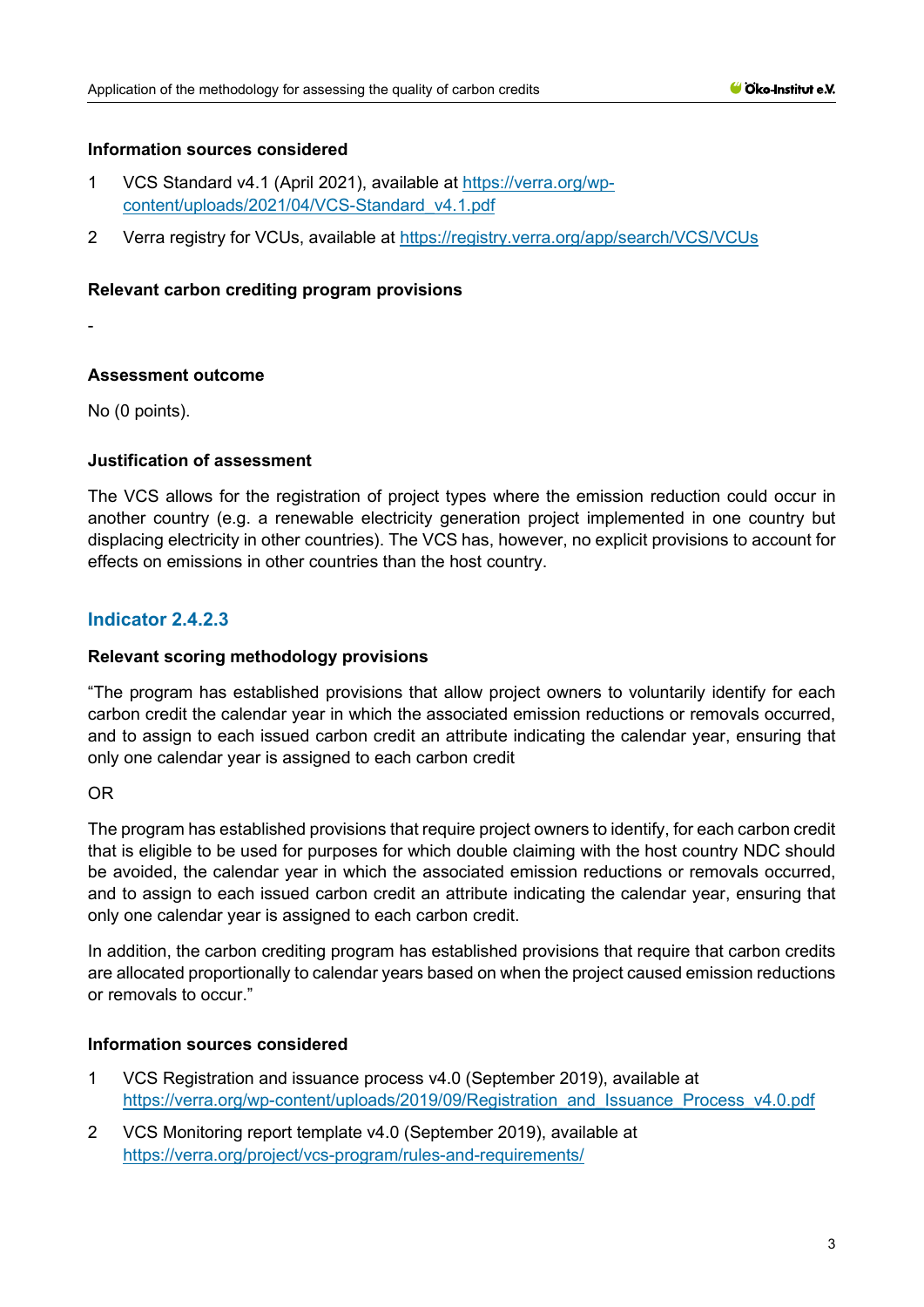3 VCS Standard v4.1 (April 2021), available at [https://verra.org/wp](https://verra.org/wp-content/uploads/2021/04/VCS-Standard_v4.1.pdf)[content/uploads/2021/04/VCS-Standard\\_v4.1.pdf](https://verra.org/wp-content/uploads/2021/04/VCS-Standard_v4.1.pdf)

#### **Relevant carbon crediting program provisions**

Provision 1 Source 1, section 4.1.2: "The Verra registry can display separate vintages within one verification period.

> For example, where the verification period is 1 January 2012 to 30 June 2013, the project proponent **may wish** to have one VCU issuance record for the 2012 VCUs and a separate VCU issuance record for the 2013 VCUs. The creation of such separate VCU issuance records in respect of one verification period is only possible where the monitoring report and associated verification report specify the vintage breakdown. Thus, the monitoring report and associated verification report will need to specify the number of GHG emission reductions or removals generated in 2012 and the number generated in 2013. Vintage breakdown may be specified at a finer granularity than calendar years, and where vintage dates are specified with day, month and year, corresponding VCU issuance records can be created in the Verra registry accordingly. Where the vintage breakdown or the day, month and year start and end dates for the vintage period are not provided, there can only be one VCU issuance record in respect of the verification report (i.e., the Verra registry shall not arbitrarily assign a vintage breakdown where none is specified in the verification report)".

Provision 2 Source 2, section 5.4: "Quantify the net GHG emission reductions and removals, summarizing the key results using the table below. Specify breakdown of GHG emission reductions and removals by vintages where the intent is to issue each vintage separately in the VCS registry system.

| Year         | <b>Baseline</b><br>emissions or<br>removals<br>(tCO <sub>2</sub> e) | <b>Project</b><br>emissions or<br>removals<br>(1CO <sub>2</sub> e) | Leakage<br>emissions<br>(1CO <sub>2</sub> e) | <b>Net GHG</b><br>emission<br>reductions or<br>removals<br>(1CO <sub>2</sub> e) |
|--------------|---------------------------------------------------------------------|--------------------------------------------------------------------|----------------------------------------------|---------------------------------------------------------------------------------|
| Year A       |                                                                     |                                                                    |                                              |                                                                                 |
| Year         |                                                                     |                                                                    |                                              |                                                                                 |
| <b>Total</b> |                                                                     |                                                                    |                                              |                                                                                 |

For non-AFOLU projects, use the following table:

For AFOLU projects, include quantification of the net change in carbon stocks. Also, state the non-permanence risk rating (as determined in the AFOLU non-permanence risk report) and calculate the total number of buffer credits that need to be deposited into the AFOLU pooled buffer account. Attach the non-permanence risk report as either an appendix or a separate document.

For AFOLU projects, use the following table:"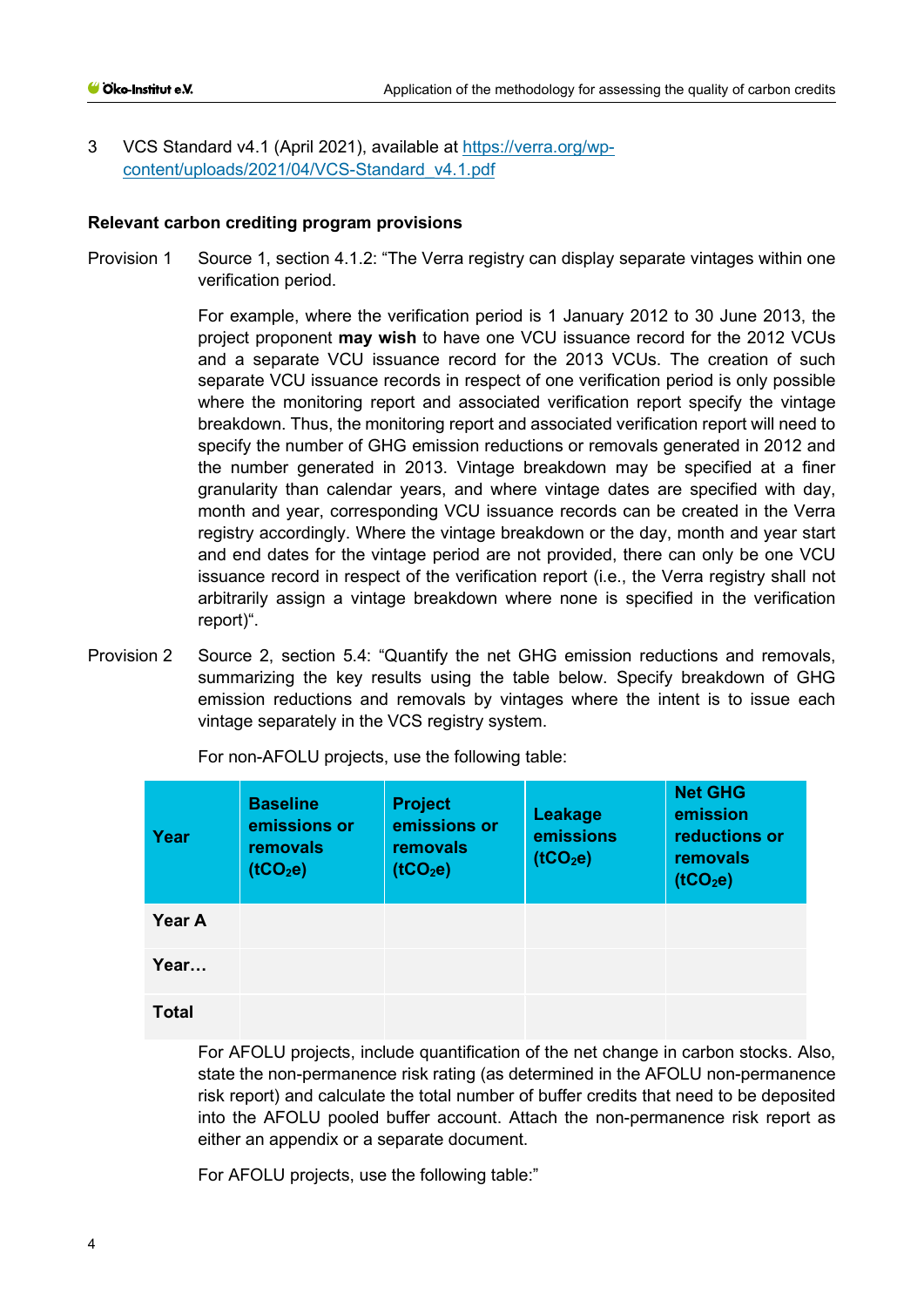| Year         | <b>Baseline</b><br>emissions<br><b>or</b><br>removals<br>(tCO <sub>2</sub> e) | <b>Project</b><br>emissions<br>or<br>removals<br>(1CO <sub>2</sub> e) | Leakage<br>emissions<br>(1CO <sub>2</sub> e) | <b>Net GHG</b><br>emissio<br>$\mathbf n$<br>reductio<br>or<br><b>ns</b><br>removal<br>S<br>(tCO <sub>2</sub> e) | <b>Buffer</b><br>pool<br>allocation | <b>VCUs</b><br>eligible<br>for<br><i>issuance</i> |
|--------------|-------------------------------------------------------------------------------|-----------------------------------------------------------------------|----------------------------------------------|-----------------------------------------------------------------------------------------------------------------|-------------------------------------|---------------------------------------------------|
| Year A       |                                                                               |                                                                       |                                              |                                                                                                                 |                                     |                                                   |
| Year         |                                                                               |                                                                       |                                              |                                                                                                                 |                                     |                                                   |
| <b>Total</b> |                                                                               |                                                                       |                                              |                                                                                                                 |                                     |                                                   |

Provision 3 Source 3, section 3.4.5: Where a monitoring report and associated verification report divide a monitoring period into vintages, separate VCU issuance records in accordance with vintage periods **may** be issued, as set out in the VCS Program document *Registration and Issuance Process"*.

# **Assessment outcome**

The first option is fulfilled (1 Point).

The program has not established provisions that require that carbon credits are allocated proportionally to calendar years (0 Points).

## **Justification of assessment**

The VCS has a procedure in place that allows project owners to earmark carbon credits with the calendar years in which the emission reductions or removals occurred. However, the application of the procedure is voluntary (provisions 1-3). The first option of the indicator is therefore fulfilled.

The VCS has not established provisions that require carbon credits to be allocated proportionally to calendar years based on when the project caused emission reductions but it is up to the project owners how to specify a vintage breakdown by calendar year.

# **Indicator 2.4.2.4**

# **Relevant scoring methodology provisions**

"The program has established provisions for project owners or the program to obtain and publicly report Article 6 authorizations from host countries (or, where applicable, the country where the project will cause emission reductions or removals), consistent with relevant decisions under the Paris Agreement."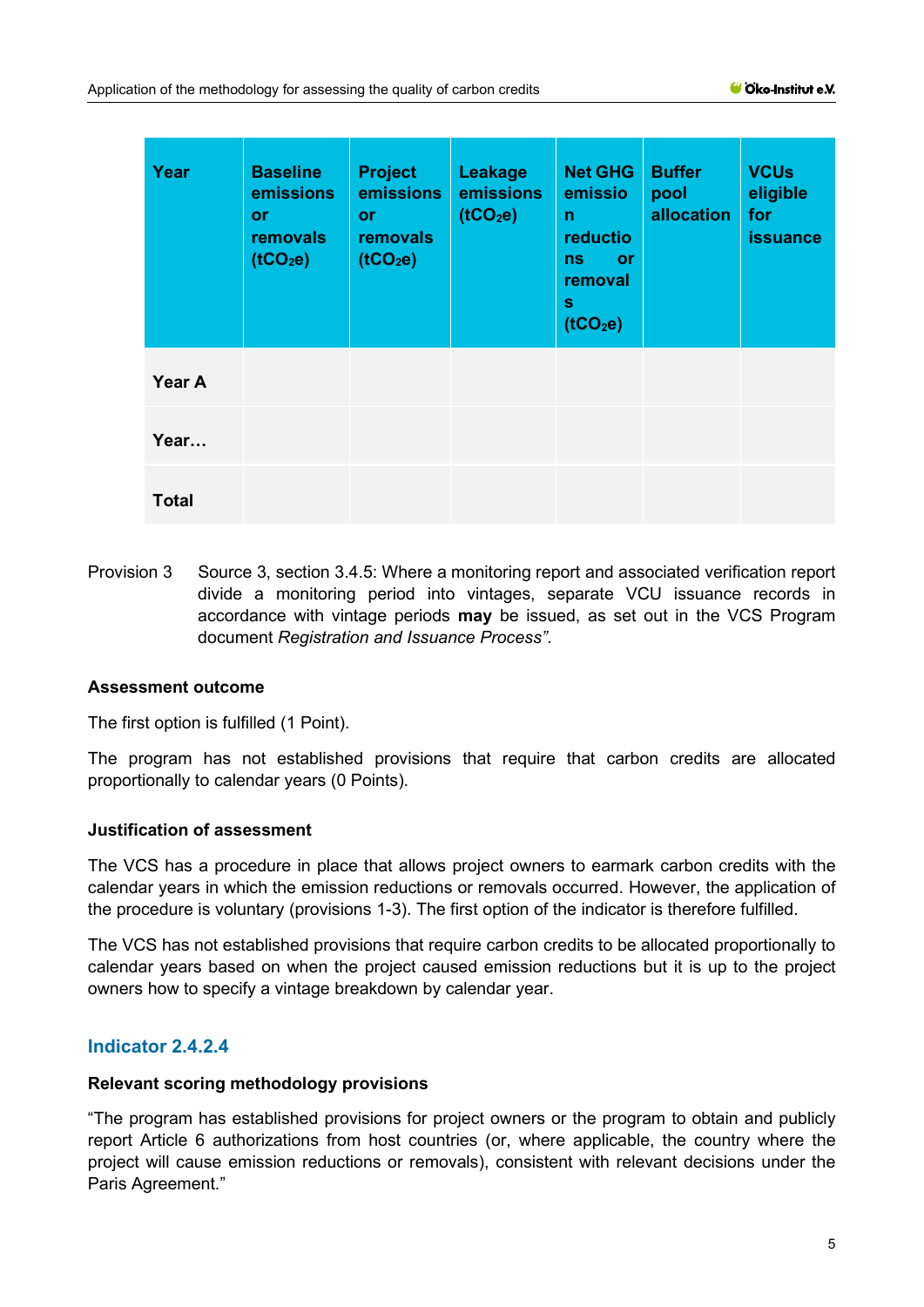## **Information sources considered**

- 1 VCS Standard v4.1 (April 2021), available at [https://verra.org/wp](https://verra.org/wp-content/uploads/2021/04/VCS-Standard_v4.1.pdf)[content/uploads/2021/04/VCS-Standard\\_v4.1.pdf](https://verra.org/wp-content/uploads/2021/04/VCS-Standard_v4.1.pdf)
- 2 VCS's CORSIA application, available at [https://www.icao.int/environmental](https://www.icao.int/environmental-protection/CORSIA/Pages/TAB2019.aspx)[protection/CORSIA/Pages/TAB2019.aspx](https://www.icao.int/environmental-protection/CORSIA/Pages/TAB2019.aspx)

#### **Relevant carbon crediting program provisions**

Provision 1 Source 1: "With respect to Paragraph 3.7.9, Verra would be willing to consider introducing new requirements for proponents to receive relevant attestations from host countries, in accordance with relevant guidelines or requirements set out under CORSIA.

> With respect to *Paragraph 3.7.10*, Verra would be willing to consider introducing new requirements which would require any national government decisions related to accounting for VCUs used under the CORSIA to be publicly available on the Verra Project Database, in accordance with relevant guidelines or requirements set out under CORSIA. Such information could be updated as often as necessary to avoid double claiming".

## **Assessment outcome**

No (0 points)

# **Justification of assessment**

Verra's program documents do not include any provisions on this issue so that the indicator is not fulfilled. In its application for CORSIA (provision 1), Verra communicated that they would be willing to consider introducing new requirements for proponents to receive relevant attestations from host countries. This indicates that VCS does not *currently* have procedures in place to meet these conditions but is willing to enact them upon approval and adoptions of Article 6 rules.

# **Indicator 2.4.2.5**

#### **Relevant scoring methodology provisions**

"The program has established provisions that require its own employees, sub-contractors, as well as project owners to commit to anti-corruption policies and practices with regards to obtaining Article 6 authorization."

#### **Information sources considered**

1 VCS Standard v4.1 (April 2021), available at [https://verra.org/wp](https://verra.org/wp-content/uploads/2021/04/VCS-Standard_v4.1.pdf)[content/uploads/2021/04/VCS-Standard\\_v4.1.pdf](https://verra.org/wp-content/uploads/2021/04/VCS-Standard_v4.1.pdf)

#### **Relevant carbon crediting program provisions**

-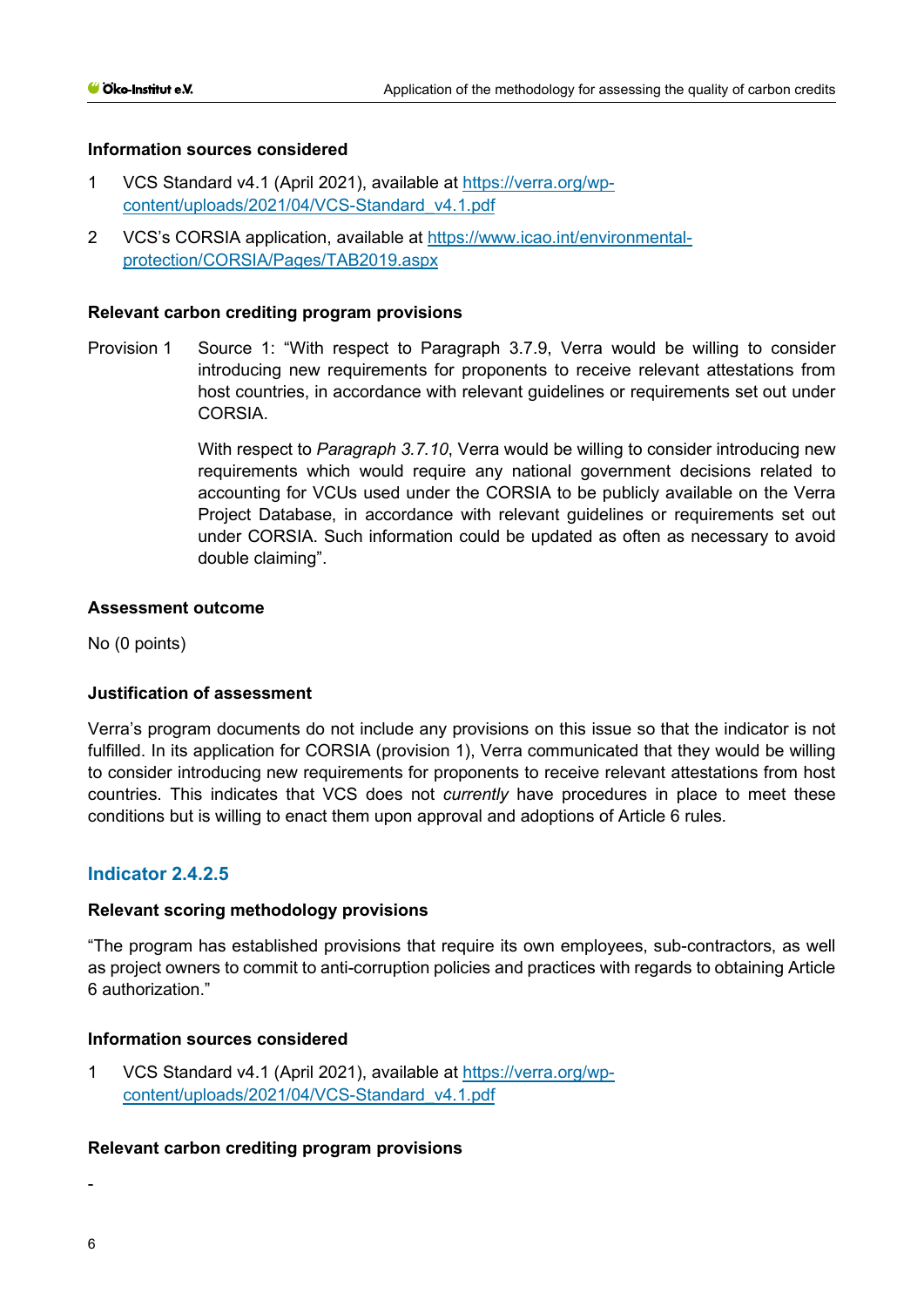## **Assessment outcome**

No (0 points).

# **Justification of assessment**

No relevant provisions were identified in the program documents so that the indicator is not fulfilled.

# **Indicator 2.4.2.6**

## **Relevant scoring methodology provisions**

The program has established provisions for reporting relevant information on authorized carbon credits to the host country, including on the cancellation or use of authorized carbon credits.

## **Information sources considered**

- 1 VCS Standard v4.1 (April 2021), available at [https://verra.org/wp](https://verra.org/wp-content/uploads/2021/04/VCS-Standard_v4.1.pdf)[content/uploads/2021/04/VCS-Standard\\_v4.1.pdf](https://verra.org/wp-content/uploads/2021/04/VCS-Standard_v4.1.pdf)
- 2 VCS's CORSIA application, available at [https://www.icao.int/environmental](https://www.icao.int/environmental-protection/CORSIA/Pages/TAB2019.aspx)[protection/CORSIA/Pages/TAB2019.aspx](https://www.icao.int/environmental-protection/CORSIA/Pages/TAB2019.aspx)

## **Relevant carbon crediting program provisions**

-

# **Assessment outcome**

No (0 Points).

# **Justification of assessment**

The program does not have established provisions for reporting relevant information on authorized carbon credits to the host country, including on the cancellation or use of authorized carbon credits. The indicator is therefore not fulfilled.

# **Indicator 2.4.2.7**

#### **Relevant scoring methodology provisions**

"The program has established provisions to obtain evidence of the appropriate application of adjustments from the host country (or, where applicable, the country in which the carbon credit's associated emission reduction or removal occurred)."

# **Information sources considered**

1 VCS Standard v4.1 (April 2021), available at [https://verra.org/wp](https://verra.org/wp-content/uploads/2021/04/VCS-Standard_v4.1.pdf)[content/uploads/2021/04/VCS-Standard\\_v4.1.pdf](https://verra.org/wp-content/uploads/2021/04/VCS-Standard_v4.1.pdf)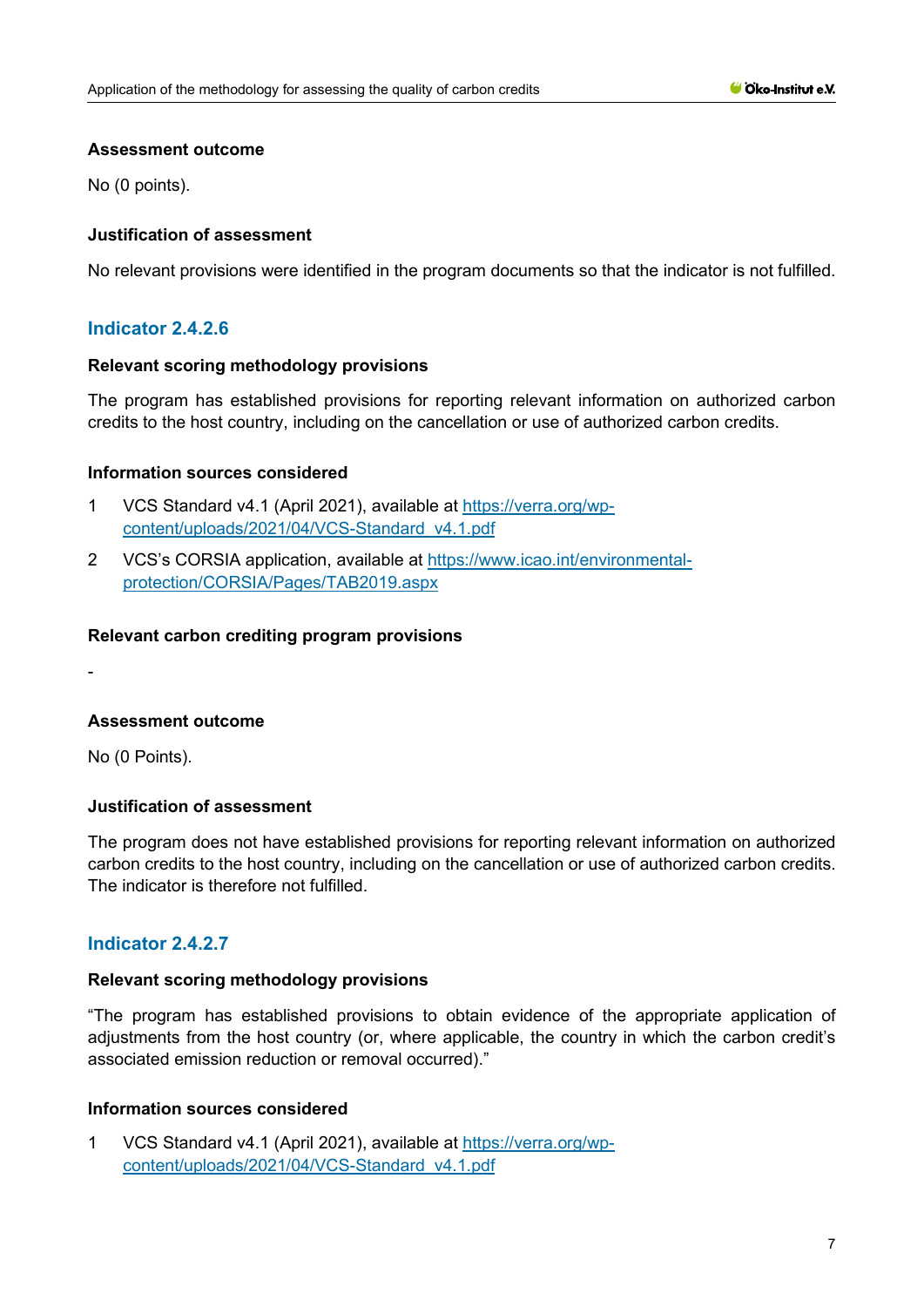2 VCS's CORSIA application, available at [https://www.icao.int/environmental](https://www.icao.int/environmental-protection/CORSIA/Pages/TAB2019.aspx)[protection/CORSIA/Pages/TAB2019.aspx](https://www.icao.int/environmental-protection/CORSIA/Pages/TAB2019.aspx)

#### **Relevant carbon crediting program provisions**

#### **Assessment outcome**

No (0 points)

-

# **Justification of assessment**

Verra's program documents do not include any provisions on this issue so that the indicator is not fulfilled.

However, in its application for CORSIA, Verra communicated that they would be willing to consider introducing new requirements for proponents to receive relevant attestations from host countries. Such procedures have, however, not yet been adopted.

# **Indicator 2.4.2.8**

# **Relevant scoring methodology provisions**

"The program has established provisions to qualify and earmark carbon credits as eligible for uses for which double claiming with the host country NDC needs to be avoided, once all relevant requirements have been satisfied."

# **Information sources considered**

- 1 Verra website on VCU labels, available at [https://verra.org/project/vcs-program/vcu-labeling](https://verra.org/project/vcs-program/vcu-labeling-participating-standards-required-documents/)[participating-standards-required-documents/](https://verra.org/project/vcs-program/vcu-labeling-participating-standards-required-documents/)
- 2 VCS Standard v4.1 (April 2021), available at [https://verra.org/wp](https://verra.org/wp-content/uploads/2021/04/VCS-Standard_v4.1.pdf)[content/uploads/2021/04/VCS-Standard\\_v4.1.pdf](https://verra.org/wp-content/uploads/2021/04/VCS-Standard_v4.1.pdf)

#### **Relevant carbon crediting program provisions**

- Provision 1 Source 1: "Verra plans to make an Article 6 label and associated guidance available when Article 6 of the Paris Agreement is finalized, anticipated at COP26 in November 2021. We consulted on a proposal for this in late 2020 and produced a [summary of](https://verra.org/wp-content/uploads/2021/04/Public-Consultation-Summary-of-Comments-_Future-of-VCM-22-APR-2021.pdf)  [comments](https://verra.org/wp-content/uploads/2021/04/Public-Consultation-Summary-of-Comments-_Future-of-VCM-22-APR-2021.pdf) received".
- Provision 2 Source 2, section 3.20.1: "VCUs used in the context of Paris Agreement Article 6 mechanisms and international Paris-related programs such as CORSIA shall meet any and all relevant requirements established under such mechanisms and programs. This includes, in particular, any requirements relating to double counting and corresponding adjustments. Project proponents shall demonstrate adherence to such requirements by applying the relevant VCU label to their VCUs in the Verra registry. The criteria for VCU labels are set out on the Verra website".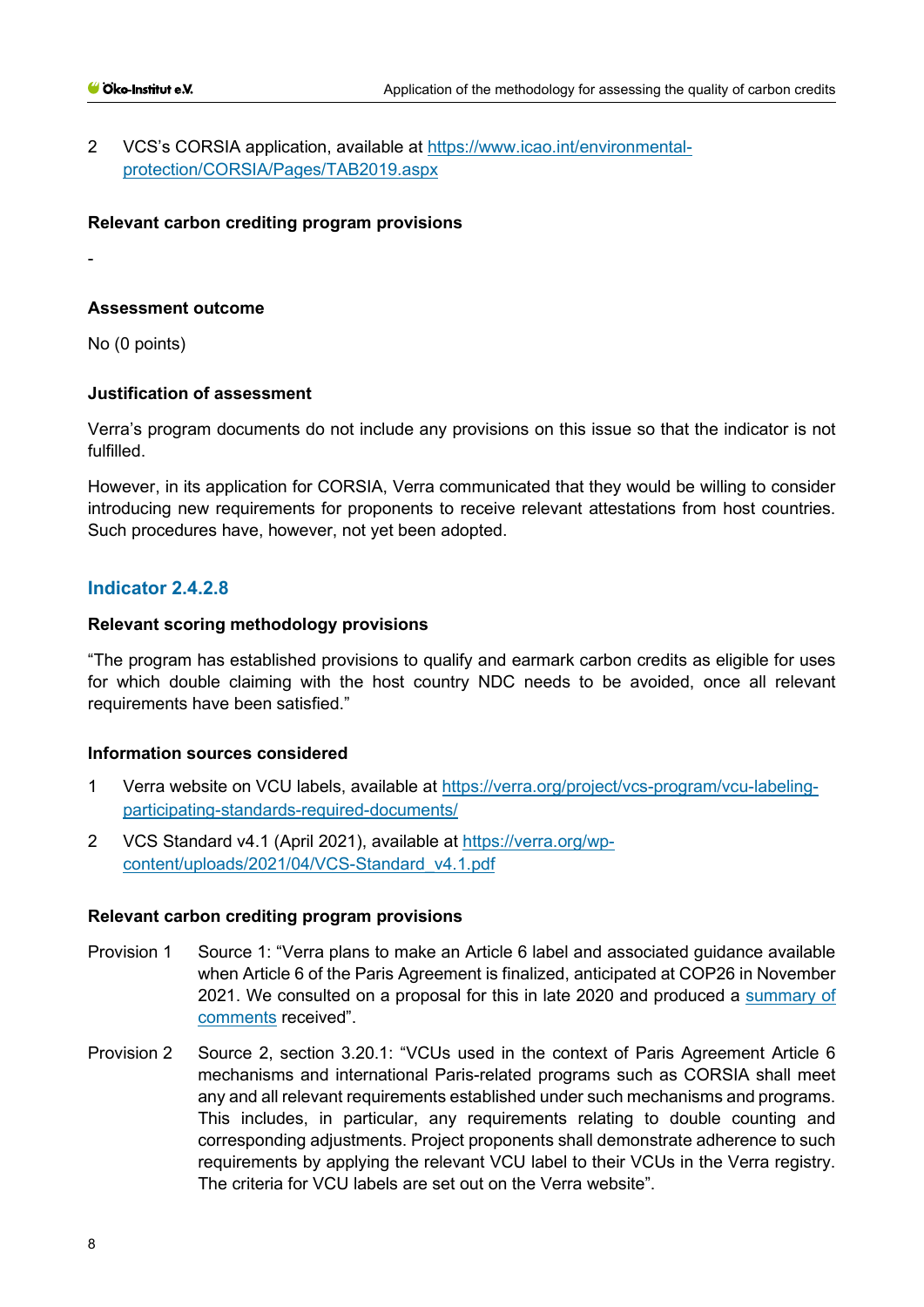## **Assessment outcome**

No (0 Points).

# **Justification of assessment**

The VCS does not have any provisions in place for qualifying and earmarking credits as eligible for purposes for which double claiming with the host country NDC needs to be avoided. However, it states that it will develop a label for credits that can be used under Article 6 in the context of the Paris Agreement which can be attached to credits if they fulfil certain criteria (provisions 1 and 2). This label would make it possible to distinguish credits that fulfil this indicator.

# **Indicator 2.4.2.9**

# **Relevant scoring methodology provisions**

The program has established provisions to cease qualifying and earmarking carbon credits as eligible for uses for which double claiming with the host country NDC needs to be avoided in the event that evidence for the appropriate application of corresponding adjustments cannot be obtained within two years after the country was due to provide information on the appropriate application of corresponding in according to decisions by the CMA.

## **Information sources considered**

- 1 Verra website on VCU labels, available at [https://verra.org/project/vcs-program/vcu-labeling](https://verra.org/project/vcs-program/vcu-labeling-participating-standards-required-documents/)[participating-standards-required-documents/](https://verra.org/project/vcs-program/vcu-labeling-participating-standards-required-documents/)
- 2 VCS Standard v4.1 (April 2021), available at [https://verra.org/wp](https://verra.org/wp-content/uploads/2021/04/VCS-Standard_v4.1.pdf)[content/uploads/2021/04/VCS-Standard\\_v4.1.pdf](https://verra.org/wp-content/uploads/2021/04/VCS-Standard_v4.1.pdf)

# **Relevant carbon crediting program provisions**

- Provision 1 Source 2: "Verra plans to make an Article 6 label and associated guidance available when Article 6 of the Paris Agreement is finalized, anticipated at COP26 in November 2021. We consulted on a proposal for this in late 2020 and produced a [summary of](https://verra.org/wp-content/uploads/2021/04/Public-Consultation-Summary-of-Comments-_Future-of-VCM-22-APR-2021.pdf)  [comments](https://verra.org/wp-content/uploads/2021/04/Public-Consultation-Summary-of-Comments-_Future-of-VCM-22-APR-2021.pdf) received".
- Provision 2 Source 2, section 3.20.1: "VCUs used in the context of Paris Agreement Article 6 mechanisms and international Paris-related programs such as CORSIA shall meet any and all relevant requirements established under such mechanisms and programs. This includes, in particular, any requirements relating to double counting and corresponding adjustments. Project proponents shall demonstrate adherence to such requirements by applying the relevant VCU label to their VCUs in the Verra registry. The criteria for VCU labels are set out on the Verra website".

#### **Assessment outcome**

No (0 points)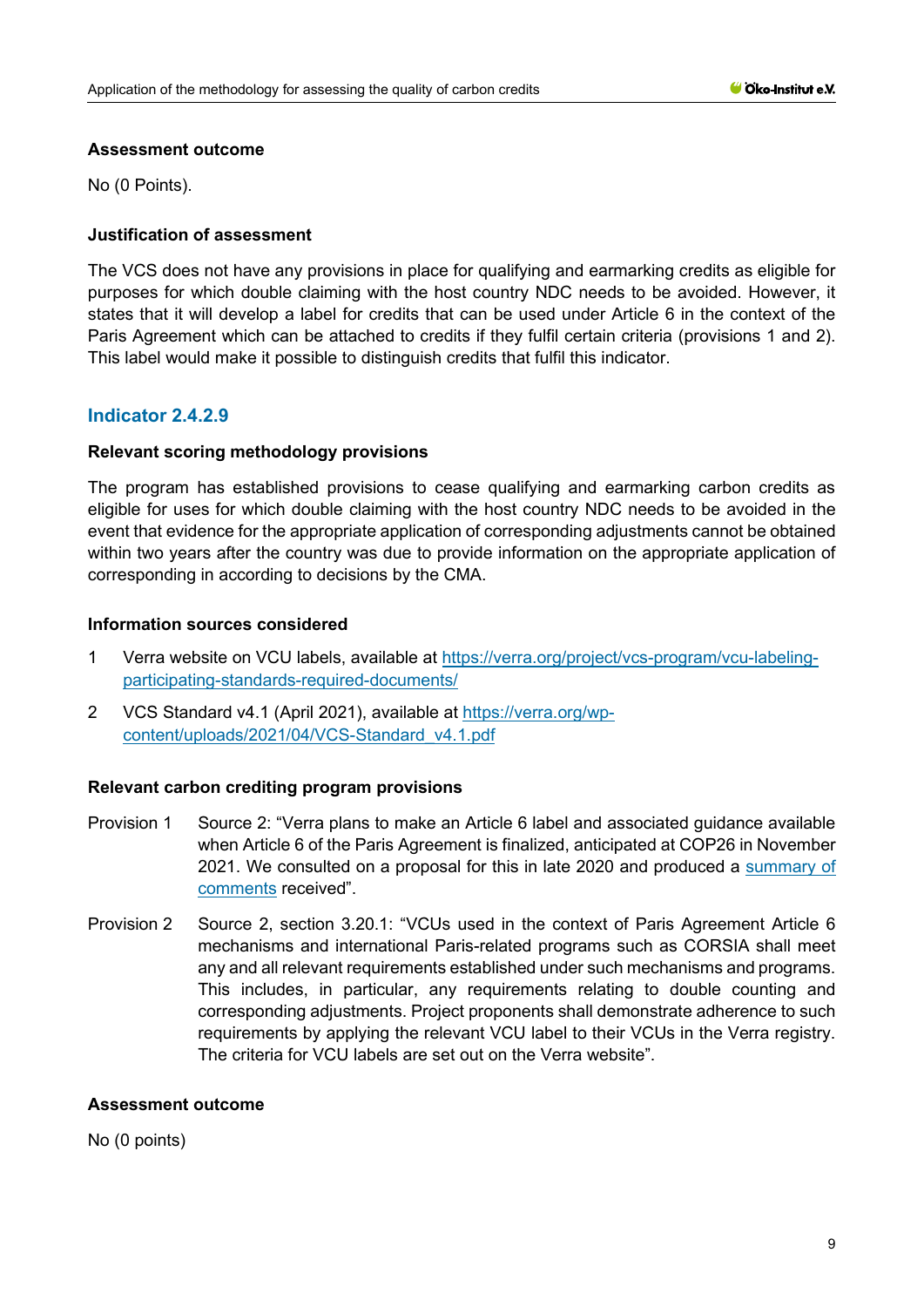# **Justification of assessment**

The VCS does not have any provisions in place for qualifying and earmarking credits as eligible for purposes for which double claiming with the host country NDC needs to be avoided. Neither are provisions in place to case qualifying and earmarking such credits if evidence for the application of corresponding adjustments cannot be obtained. Therefore, the indicator is not fulfilled. However, the VCS states that it will develop a label for credits that can be used under Article 6 in the context of the Paris Agreement which can be attached to credits if they fulfil certain criteria (provisions 1 and 2).

# **Indicator 2.4.2.10**

"The program has established robust provisions for replacing carbon credits for which the evidence of the appropriate application of corresponding adjustments cannot be provided within two years after the country was due to report on the application of corresponding adjustments in accordance with decisions by the CMA. The replacement provisions ensure that the relevant credits are only replaced by credits issued for emission reductions or removals that have been qualified by the program as eligible for uses for which double claiming with the host country NDC needs to be avoided."

# **Information sources considered**

- 1 Verra website on VCU labels, available at [https://verra.org/project/vcs-program/vcu-labeling](https://verra.org/project/vcs-program/vcu-labeling-participating-standards-required-documents/)[participating-standards-required-documents/](https://verra.org/project/vcs-program/vcu-labeling-participating-standards-required-documents/)
- 2 VCS Standard v4.1 (April 2021), available at [https://verra.org/wp](https://verra.org/wp-content/uploads/2021/04/VCS-Standard_v4.1.pdf)[content/uploads/2021/04/VCS-Standard\\_v4.1.pdf](https://verra.org/wp-content/uploads/2021/04/VCS-Standard_v4.1.pdf)

# **Relevant carbon crediting program provisions**

- Provision 1 Source 1: "Verra plans to make an Article 6 label and associated guidance available when Article 6 of the Paris Agreement is finalized, anticipated at COP26 in November 2021. We consulted on a proposal for this in late 2020 and produced a [summary of](https://verra.org/wp-content/uploads/2021/04/Public-Consultation-Summary-of-Comments-_Future-of-VCM-22-APR-2021.pdf)  [comments](https://verra.org/wp-content/uploads/2021/04/Public-Consultation-Summary-of-Comments-_Future-of-VCM-22-APR-2021.pdf) received".
- Provision 2 Source 2, section 3.20.1: "VCUs used in the context of Paris Agreement Article 6 mechanisms and international Paris-related programs such as CORSIA shall meet any and all relevant requirements established under such mechanisms and programs. This includes, in particular, any requirements relating to double counting and corresponding adjustments. Project proponents shall demonstrate adherence to such requirements by applying the relevant VCU label to their VCUs in the Verra registry. The criteria for VCU labels are set out on the Verra website".

# **Assessment outcome**

No (0 points)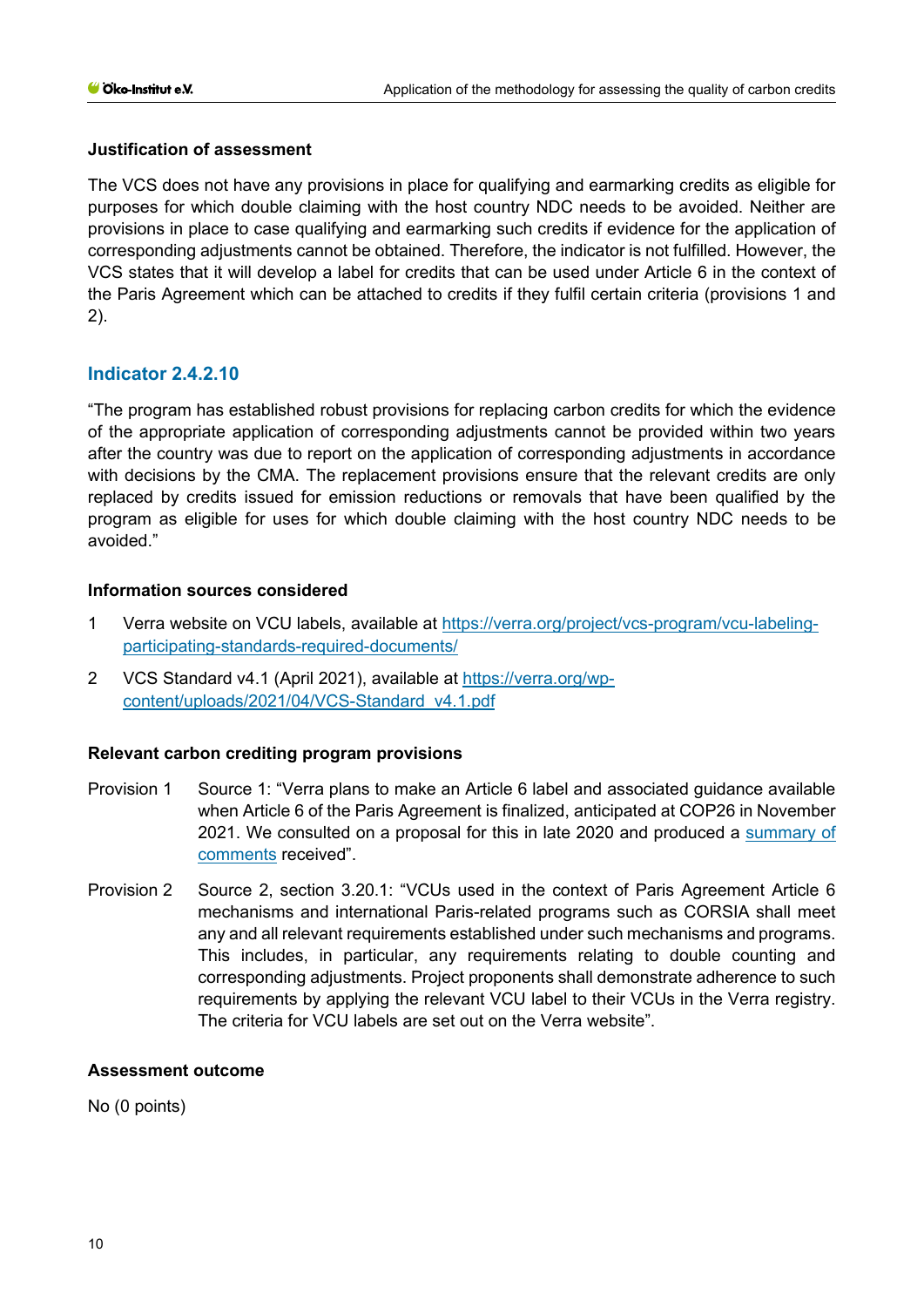## **Justification of assessment**

The VCS does not have any provisions in place for replacing carbon credits if the evidence for the appropriate application of corresponding adjustments cannot be provided. However, it states that it will develop a label for credits that can be used under Article 6 in the context of the Paris Agreement which can be attached to credits if they fulfil certain criteria. This label might include such requirements in the future (provisions 1 and 2).

# **Indicator 2.4.2.11**

# **Relevant scoring methodology provisions**

"The program's registry and project database system provides the following information:

- a. The country where each carbon credit's associated emission reductions or removals occurred (which in some instances may be different from the host country);
- b. Whether Article 6 authorization has been obtained from the host country (or, where applicable, the country where the project will cause emission reductions or removals) and documentation of this authorization, consistent with relevant international decisions under the Paris Agreement;
- c. Whether a "first transfer", as defined by the host country in accordance with paragraph 2b of the Article 6.2 guidance, has occurred in relation to the carbon credit;
- d. Whether the country has applied the necessary corresponding adjustment related to the use of the carbon credit;
- e. An attribute indicating whether the carbon credit has been ear-marked by the program as eligible for uses for which double claiming with the host country NDC needs to be avoided."

# **Information sources considered**

- 1 Verra website on VCU labels, available at [https://verra.org/project/vcs-program/vcu-labeling](https://verra.org/project/vcs-program/vcu-labeling-participating-standards-required-documents/)[participating-standards-required-documents/](https://verra.org/project/vcs-program/vcu-labeling-participating-standards-required-documents/)
- 2 VCS Standard v4.1 (April 2021), available at [https://verra.org/wp](https://verra.org/wp-content/uploads/2021/04/VCS-Standard_v4.1.pdf)[content/uploads/2021/04/VCS-Standard\\_v4.1.pdf](https://verra.org/wp-content/uploads/2021/04/VCS-Standard_v4.1.pdf)
- 3 Verra registry for VCUs, available at<https://registry.verra.org/app/search/VCS/VCUs>

# **Relevant carbon crediting program provisions**

- Provision 1 Source 1: "Verra plans to make an Article 6 label and associated guidance available when Article 6 of the Paris Agreement is finalized, anticipated at COP26 in November 2021. We consulted on a proposal for this in late 2020 and produced a [summary of](https://verra.org/wp-content/uploads/2021/04/Public-Consultation-Summary-of-Comments-_Future-of-VCM-22-APR-2021.pdf)  [comments](https://verra.org/wp-content/uploads/2021/04/Public-Consultation-Summary-of-Comments-_Future-of-VCM-22-APR-2021.pdf) received" (Verra website on VCU labels).
- Provision 2 Source 2, section 3.20.1: "VCUs used in the context of Paris Agreement Article 6 mechanisms and international Paris-related programs such as CORSIA shall meet any and all relevant requirements established under such mechanisms and programs. This includes, in particular, any requirements relating to double counting and corresponding adjustments. Project proponents shall demonstrate adherence to such